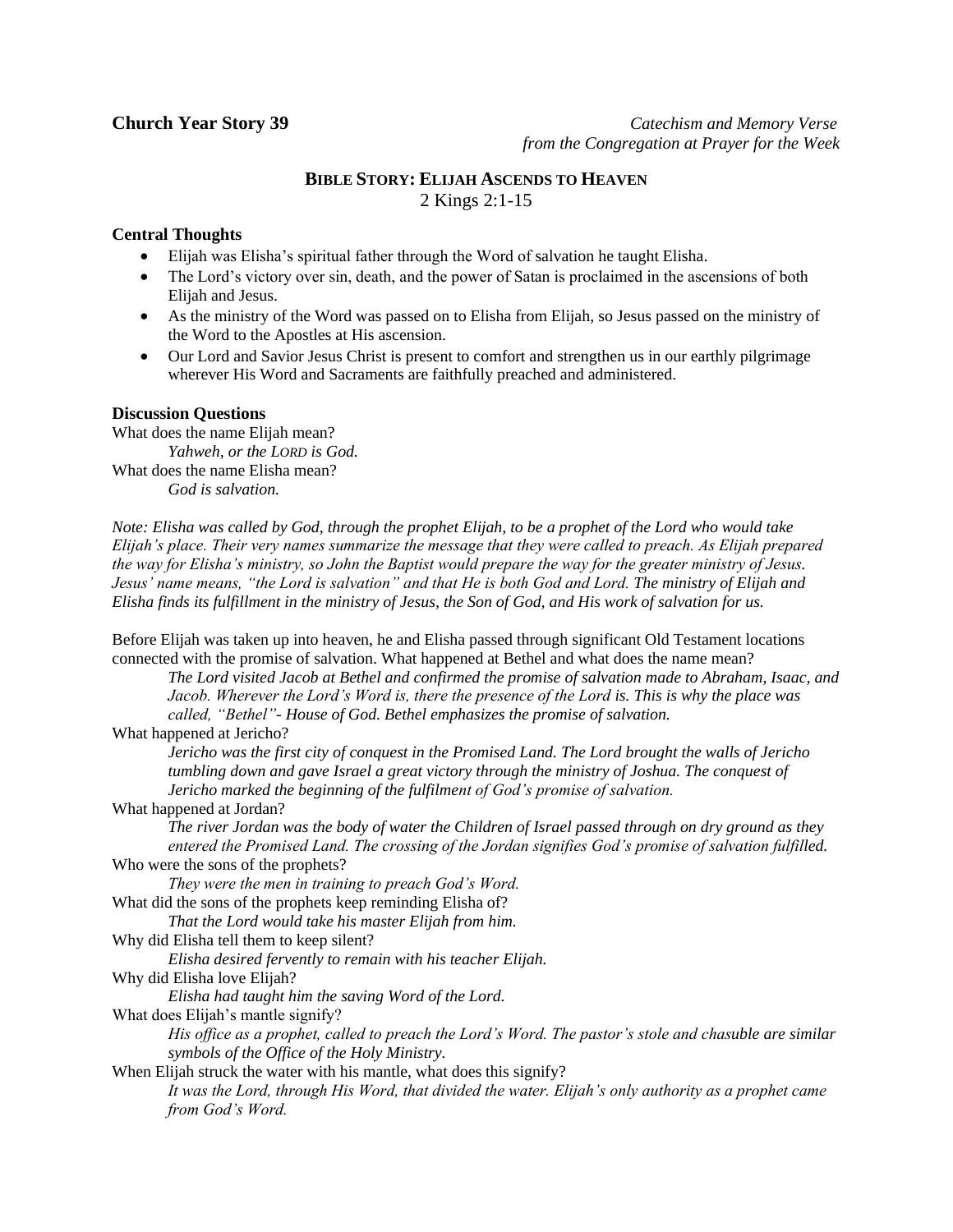What did Elisha desire to receive?

*He asked for a double portion of the Holy Spirit that he might be faithful to the Lord as Elijah's successor.*

What did Jesus give to the Apostles when He ascended into heaven?

*He gave them the gift of the Holy Spirit on Pentecost, so that they might faithfully preach the Gospel and administer the Sacraments of Christ that He gave them.*

What would be the sign that Elisha would receive a double portion of the Spirit?

*He would see Elijah ascend into heaven.*

What did the Apostles see at Jesus ascension?

*They saw Him ascend into heaven.*

What promise did Jesus make to His disciples, who did not want to be parted from Him, when He ascended into heaven?

*"Lo, I am with you always, even to the end of the age!" (Matthew 28:20)*

How would Elisha and the Apostles continue to be joined to their Lord, though Elijah and Jesus were taken from their sight?

*They and we are in the presence of the Lord and joined to Him wherever His Word and sacraments are faithfully proclaimed and administered.*

What does the whirlwind and the fiery chariot signify?

*The Lord's triumphal victory of salvation and the ultimate fulfillment of all that He had promised.* Did Elisha see Elijah ascend into the heavens?

*Yes.*

How did Elisha express his fervent love for Elijah and his desire never to be separated from the Lord and His Word which had given him such comfort and peace?

*Elisha cried out, "My father, my father, the chariot of Israel and its horsemen!"*

What had Elijah become for Elisha?

*His spiritual father.*

What sign was given to Elisha that established him as Elijah's successor before the sons of the prophets? *When Elisha touched the Jordan river with the mantel it divided.*

What did the sons of the prophets rightly confess about Elisha?

*That the Holy Spirit who rested upon Elijah now rested upon Elisha.*

#### **Meditation on the Bible Story**

The ascension of Elijah into heaven in the victorious image of the whirlwind and fiery chariot points to Jesus' victory over sin, death, and the power of hell as He triumphantly ascended into heaven after His death and resurrection. As Elijah had been Elisha's spiritual father, so Jesus was the spiritual father to His disciples. As Elisha took up the mantle of office and continued the work of preaching the Word of God after Elijah's ascension, so the disciples became Jesus' apostles and preached the Word on His behalf in all the world. The Holy Spirit who rested upon Elijah was given to Elisha. The Holy Spirit who rested upon Jesus was given to the Twelve. By Jesus' Word and the gift of the Holy Spirit, the Apostles would faithfully proclaim the Gospel, and by the Apostolic Scriptures the Word of Jesus is carried into all the world. The Lord's promise of salvation has been fulfilled and in the preaching of the Gospel the victory over sin is proclaimed for the salvation and comfort of countless souls. As Elisha loved his spiritual father Elijah because of the Word of life he received from Him, so the Apostles loved Jesus and desired never to be separated from Him. Wherever Jesus' Word is preached in its truth and purity, and wherever His Sacraments are faithfully administered according to His institution, there is Jesus with all the blessings of salvation that He won for us upon the cross. Our spiritual Father, Christ Jesus, is always with us by His Word and Spirit— "Lo, I am with you always, even to the end of the age!"

#### **Prayer on the Bible Story**

O Lord, as Elijah ascended into heaven in victory and gave the ministry of the Word to Elisha, teach us to believe that Jesus gave the ministry of the Word to His apostles at His ascension, that through the faithful preaching of His Word we might always abide in the presence of our Lord and Savior Jesus Christ, who lives and reigns with You and the Holy Spirit, one God, now and forever. Amen.